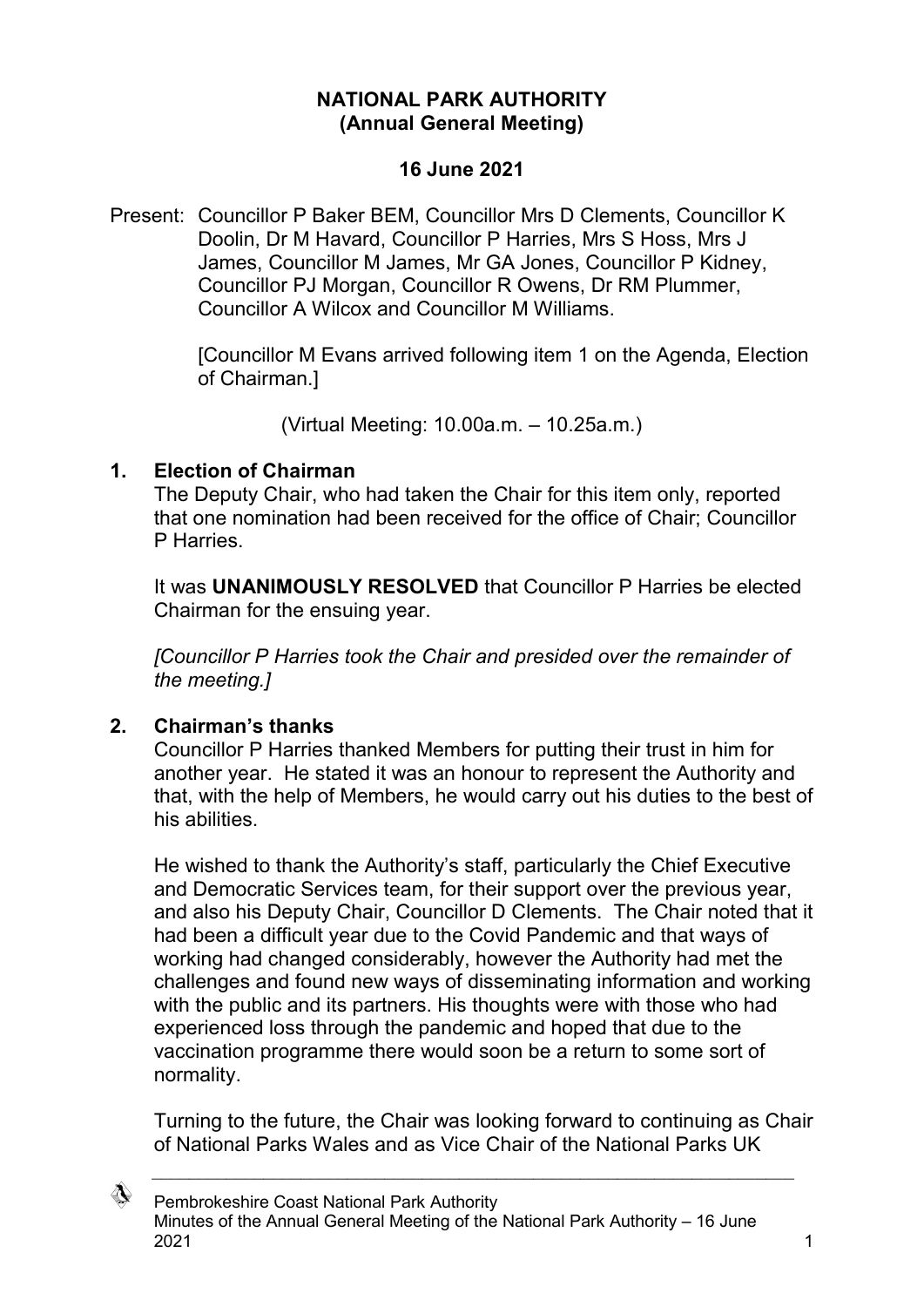Chairs' Forum. Also to working with the new Minister for Climate Change, Julie James MS, whose portfolio included National Parks. He stated that the pandemic had reinforced the value of National Parks and understood that there were moves to create a fourth National Park in Wales in the Clwydian Range and Dee Valley and hoped that consideration could be given to a Marine National Park in future. Other hot topics were climate change and biodiversity loss and it was hoped that the Authority would be able to contribute to the forthcoming COP26 summit as part of the National Park family. Quoting the saying "In the end, we will conserve only what we love; we will love only what we understand and we will understand only what we are taught" he believed that the Authority was addressing issues of public understanding and enjoyment. The Chair concluded by saying that he still intended to commence his walk of the Coast Path and would welcome any Member who wished to accompany him.

## **3. Election of Deputy Chair**

The Chairman reported that one nomination had been received for the office of Deputy Chair; Councillor Mrs D Clements.

It was **UNANIMOUSLY RESOLVED** that Councillor Mrs D Clements be elected Deputy Chair for the ensuing year.

## **4. Apologies**

Apologies for absence were received from Dr R Heath-Davies and Councillor S Yelland.

## **5. Disclosures of interest**

No disclosures of interest were received.

#### **6. Membership of Committees and External Organisations**

Before presenting her report to Members, the Administration and Democratic Services Manager congratulated Councillors Harries and Mrs Clements on their re-election as the Authority's Chairman and Deputy Chair respectively. She said it had been a pleasure to work with them over the previous year and she looked forward to continuing to do so in the coming months.

Turning to her report, she reminded Members that it was customary at the Annual General Meeting to review the membership of the Authority's Committees and Groups, together with the Authority's Member representation on outside bodies. It was requested that recommendation 2 be amended to also note Councillor Clements' appointment as the Authority's representative on Visit Pembrokeshire which had been agreed in November 2020 for a period of 2 years or until her term of office with the Authority came to an end.

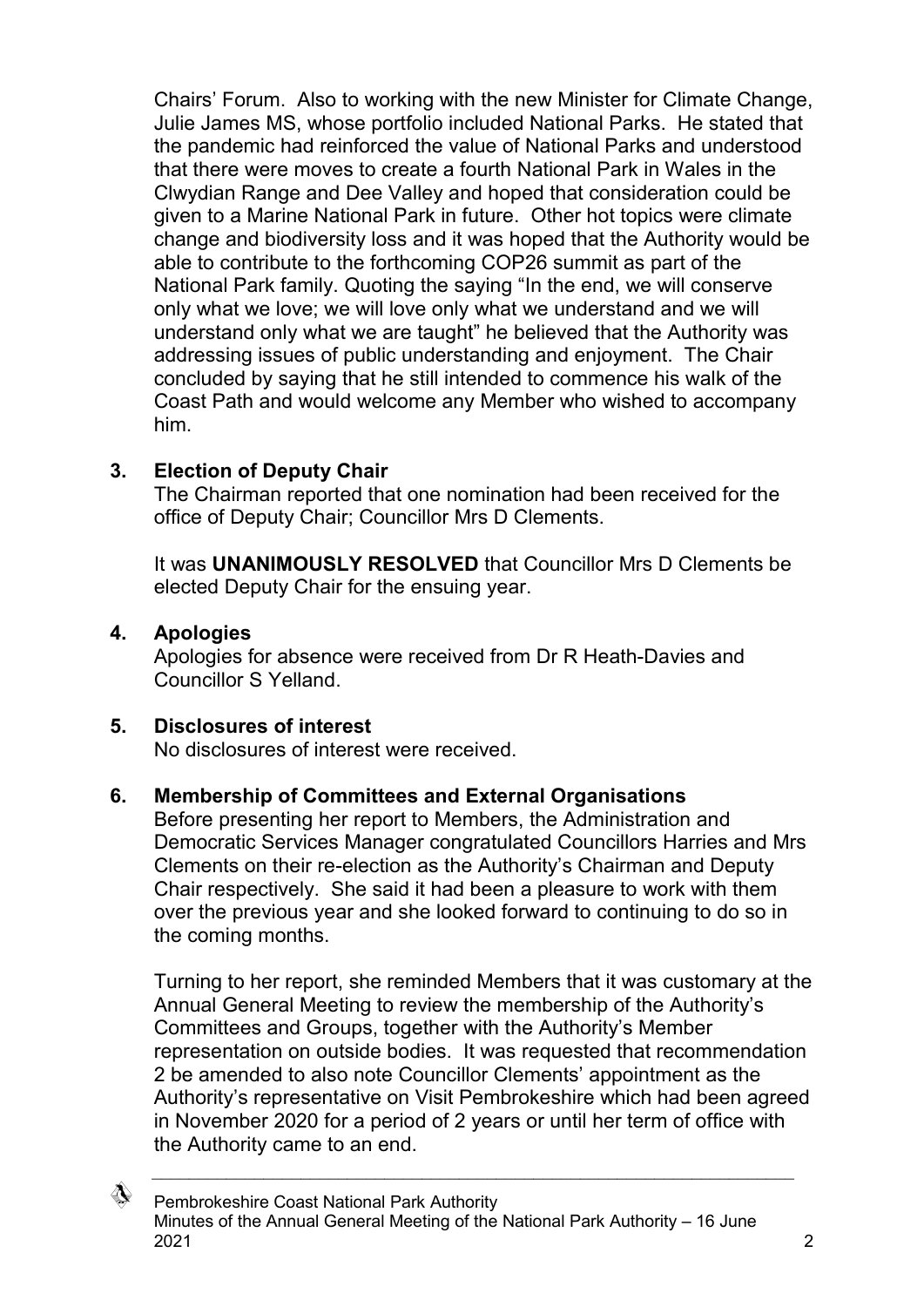She added that the Investigating and Disciplinary Committee, Grievance Committee and Appeals Committee were not included in her report as their composition would be confirmed at the next meeting of the Authority, by which time the Chairs of the Committees which comprised their membership would be known.

In response to questions from Members, the officer confirmed that the Member Support and Development Committee comprised 6 Pembrokeshire County Council and 3 Welsh Government appointed Members and that the description relating to the Standards Committee should state four Independent Members.

Members also asked that the Authority's representation on the Youth Committee and the Volunteer Forum be also included within the schedule and this was agreed.

#### It was **RESOLVED**:

(a) that the following membership of the National Park Authority, its Committees and Groups be agreed:

## **NATIONAL PARK AUTHORITY**

All Members

## **DEVELOPMENT MANAGEMENT COMMITTEE**

All Members

#### **AUDIT AND CORPORATE SERVICES REVIEW COMMITTEE** *(6 PCC; 3 WG)*

Councillor P Baker Mrs S Hoss Councillor Mrs D Clements **Dr R Heath-Davies** Councillor M James Mr GA Jones Councillor P Kidney Councillor R Owens Councillor M Williams

#### **OPERATIONAL REVIEW COMMITTEE** *(6 PCC; 3 WG)*

Councillor K Doolin **Dr M Havard** Councillor ML Evans Mrs J James Councillor P Harries **DR RM Plummer** Councillor PJ Morgan Councillor A Wilcox Councillor S Yelland



Pembrokeshire Coast National Park Authority Minutes of the Annual General Meeting of the National Park Authority – 16 June  $2021$  3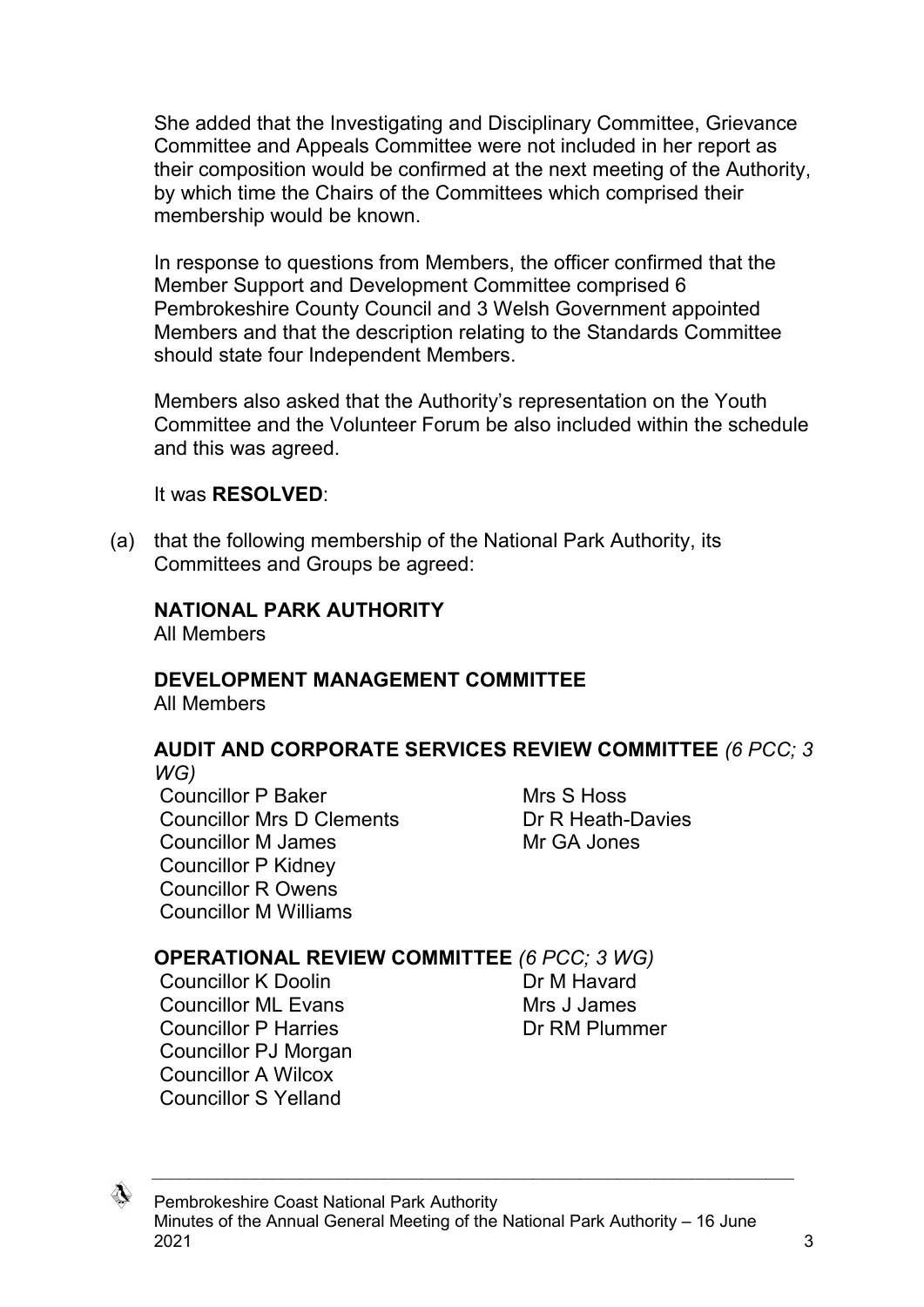## **PERSONNEL COMMITTEE** *(6 PCC; 3 WG)*

Councillor Mrs D Clements Dr R Heath-Davies Councillor ML Evans Music Mrs J James Councillor M James Manuel Mr GA Jones Councillor PJ Morgan Councillor A Wilcox Councillor S Yelland

### **EMPLOYEE FORUM** *(4 PCC; 2 WG)*

Councillor P Harries Mrs S Hoss Councillor P Kidney **Dr RM Plummer** Councillor R Owens Councillor M Williams

#### **CONTINUOUS IMPROVEMENT GROUP** (4 Members)

Chair, National Park Authority Chair, Audit and Corporate Services Review Committee Chair, Operational Review Committee Chair, Development Management Committee

## **MEMBER SUPPORT AND DEVELOPMENT COMMITTEE** *(6 PCC; 3*

*WG)*

Councillor Mrs D Clements Mrs S Hoss Councillor K Doolin Mrs J James Councillor M James Dr RM Plummer Councillor P Kidney Councillor A Wilcox Councillor M Williams

#### **SDF COMMITTEE** *(4 PCC; 2 WG)*

Councillor K Doolin Dr M Havard Councillor M James **Dr RM Plummer** Councillor M Williams Councillor S Yelland

## **STANDARDS COMMITTEE APPOINTMENTS PANEL**

Chair and Deputy Chair, National Park Authority Chair, Audit and Corporate Services Review Committee Councillor S Yelland One lay Member

(b) that membership of the Standards Committee and the Authority's representation on Visit Pembrokeshire be noted:

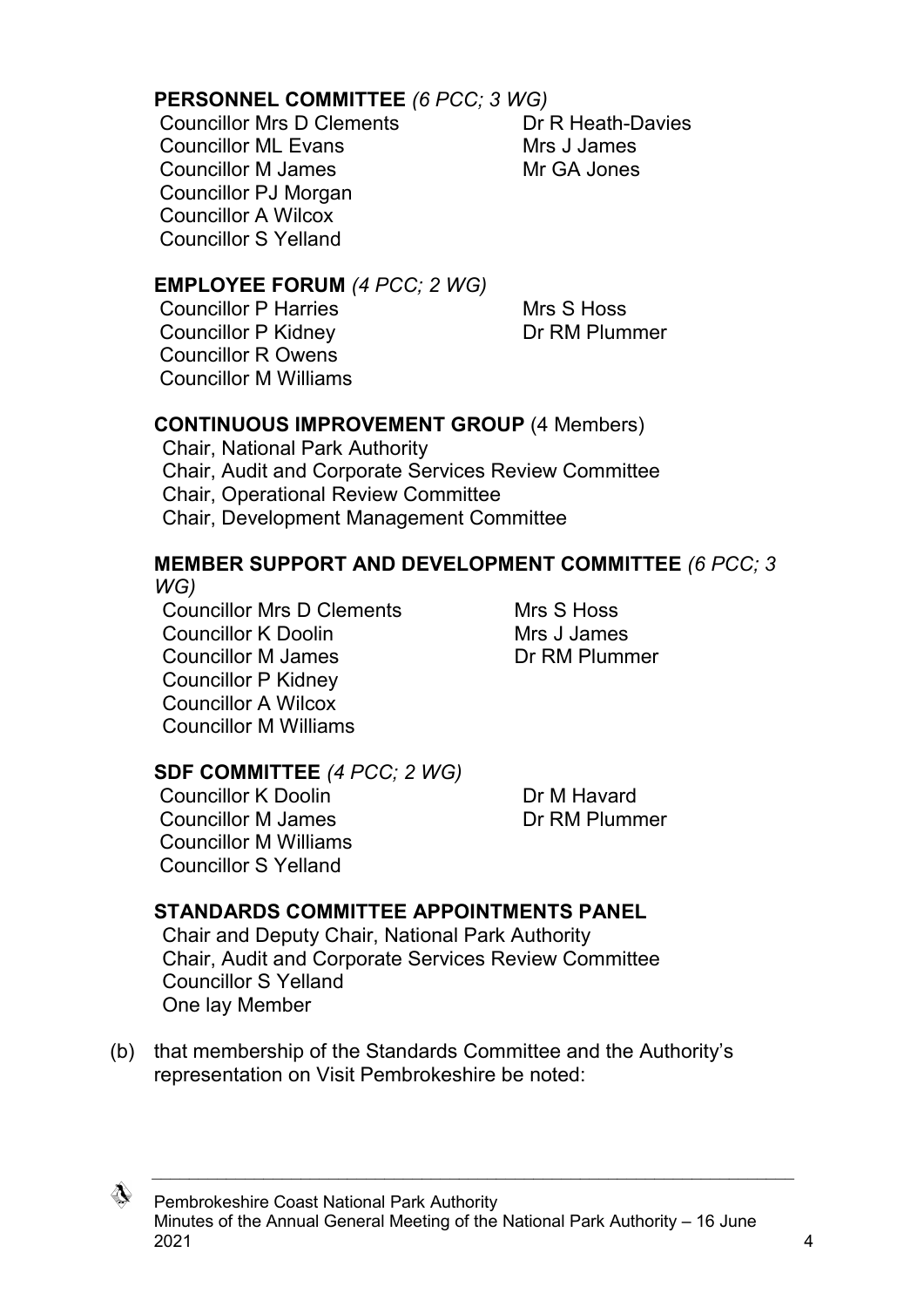## **STANDARDS COMMITTEE** *(2 PCC; 1 WG plus four Independent*

*Members)* Councillor PJ Morgan Dr RM Plummer Mr J Daniels Councillor R Owens Mr P Davies

Ms W Taylor Mrs V Tomlinson

## **VISIT PEMBROKESHIRE** (One Member)

Councillor Mrs D Clements

(c) that the following representation on internal groups for 2021/22 be approved:

#### **YOUTH COMMITTEE** *(One named Member)*

Mrs S Hoss

#### **VOLUNTEER FORUM**

Councillor M James

(d) that the following representation on external organisations for 2021/22 be approved:

#### **NATIONAL PARKS UK EXECUTIVE COMMITTEE**

Chair, National Park Authority Deputy Chair, National Park

Authority *(Substitute)*

#### **NATIONAL PARKS WALES**

Chair and Deputy Chair, National Park Authority

#### **WELSH LOCAL GOVERNMENT ASSOCIATION**

#### **COUNCIL**

Councillor M James Chair, National Park Authority *(Substitute)*

## **EXECUTIVE BOARD**

Chair, National Parks Wales

#### **JOINT COUNCIL FOR WALES**

Councillor M Williams Councillor R Owens

*(Substitute)*

#### **PARTNERSHIP COUNCIL FOR WALES**

Chair, National Park Authority